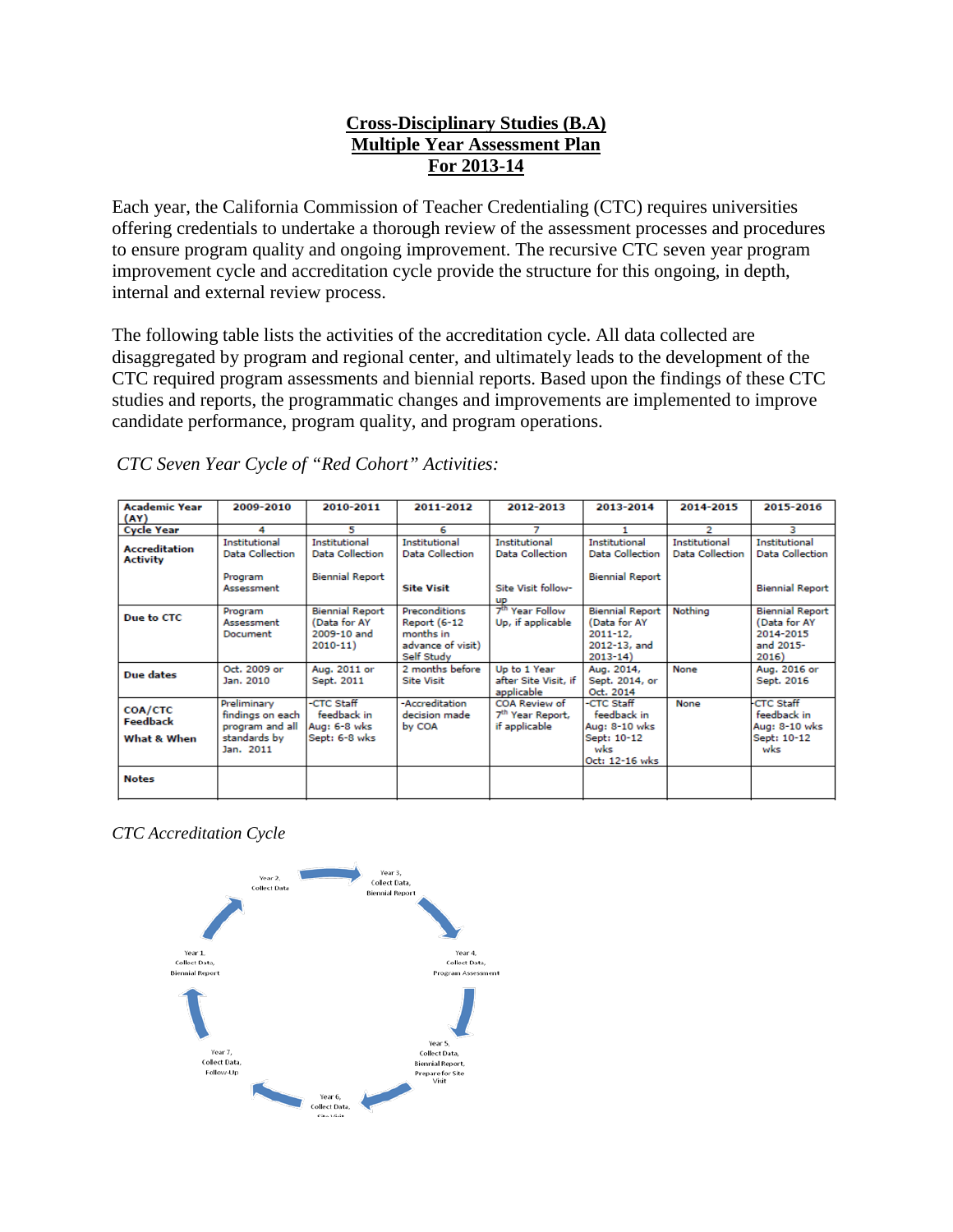## **Methods of Assessment and Criteria for Success Cross-Disciplinary Studies**

Currently, assessment data is collected through internal and external sources. Focus groups representing staff, faculty, clinical supervisors, and advisory councils have worked together to discern a set of balanced assessment measures. All candidates are expected to be at the "proficient level of performance with a score of "3" or above in each rubric criteria. The assessments are listed below.

# *1. Coursework Assessments*

Using TaskStream as the primary data storage system, the program collects key assessments known as signature assignments to gauge candidates' progress throughout their course of study and ensure CTC program standards are met. Each signature assignment is evaluated using a supporting rubric. Annually, (end of each academic year), collected data is disaggregated by regional center and analyzed with results informing areas for program improvement. Rubrics are found within the data analysis.

Assessments will occur by way of the following assignments and courses:

- **Signature Assignment: In MTH 223**
- **Signature Assignment: Teaching Performance Assessment, Task 2**
- **Signature Assignment: In EDU 302**
- **Signature Assignment: In EDU 306**

# *2. Dispositions Assessments*

**1. Honor**

Professors of Cross-Disciplinary Studies courses will teach specific Dispositions of Noble Character as researched and developed by School of Education faculty. Disposition assessments are completed by students as a self-assessment, by professors during coursework, and by host field teachers in the community.

The rubric criteria for assessing candidate dispositions are the following, scored on a 4-point scale from 1, unacceptable, 2, below proficient, 3, proficient to 4, exceptional.

## **Disposition Descriptions**

The candidate honors and respects the worthiness of all individuals in word and deed based on PLNU's Wesleyan heritage: We are individuals created in the image of God, committed to civility, respect, hospitality, grace and service, demonstrating coherence in attitudes and actions.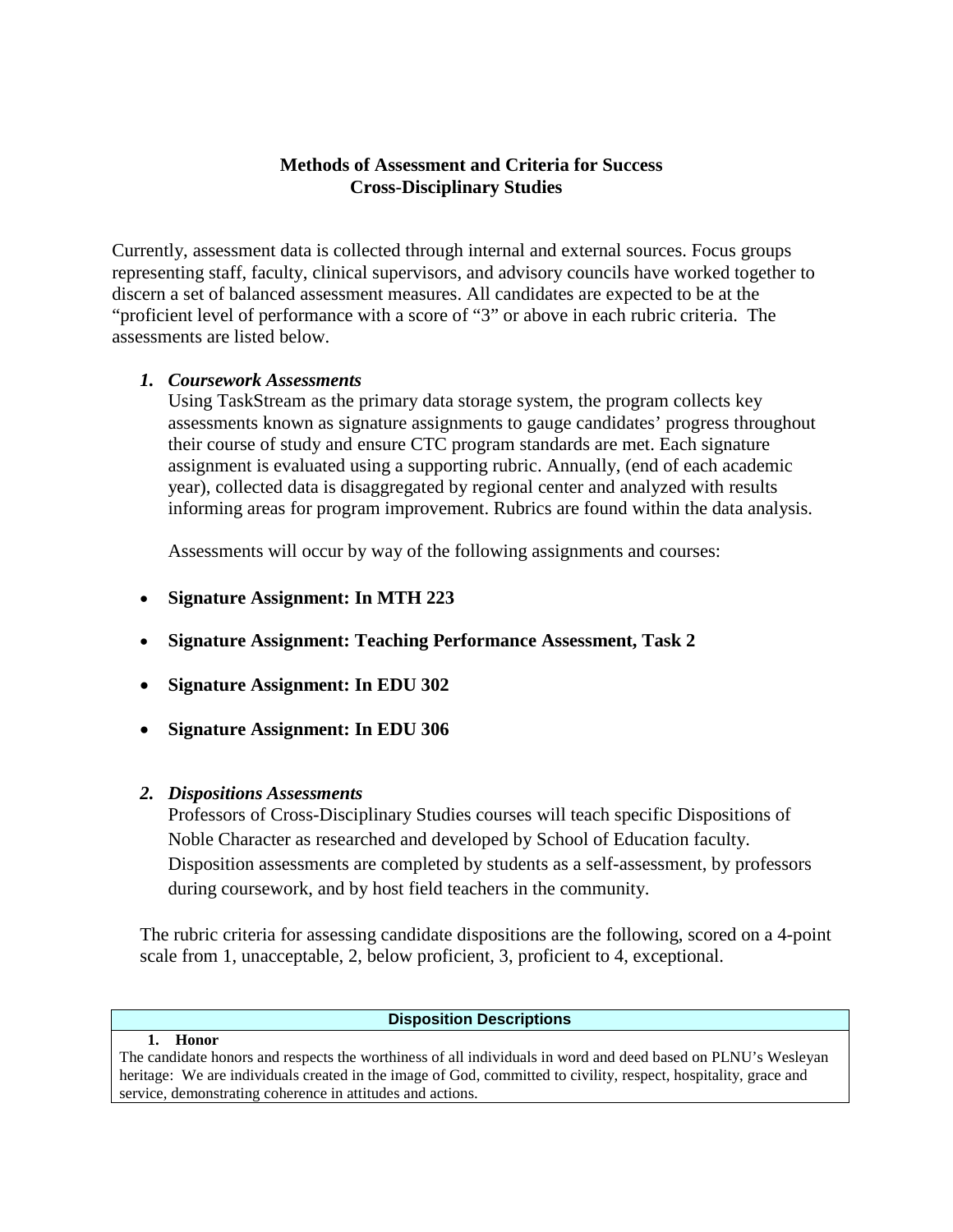#### **2. Spirit of Harmony and Collaboration**

The candidate actively contributes to the learning community with caring, patience and respect for the diversity of learners. The candidate takes responsibility for resolving conflicts or issues with others, and teaches students those skills, in a way that sustains and enhances a healthy and safe learning community. The candidate's flexibility and humility assures that all students have the opportunity to achieve to their potential.

#### **3. Reflective Learner**

The candidate shows awareness of areas of strength, interests, learning style, and areas for continuing growth; generates and follows through on personalized growth plans. The candidate demonstrates that serving as a professional educator is a confirmed calling to equip, to transform and to empower every student to fulfill his or her full potential.

### **4. Professional and Positive Perseverance**

The candidate displays passion for teaching and learning by remaining positive, engaged and accountable to the norms and expectations of the learning community, especially when academic or professional assignments are perceived as challenging. The candidate is reflective and receptive to formative feedback.

### Scoring Criteria:

#### **RUBRICS FOR PERFORMANCE LEVEL**

**4** – **Exceptional** - Consistently and spontaneously demonstrates indicator with relative ease. Demonstrates the ability to selfcorrect or demonstrates responsiveness to feedback from peers or teacher if areas for improvement are discussed.

**3.5 - Advanced -** Demonstrates indicator with relative ease. Demonstrates the ability to self-correct without prompting. **3** –**Appropriate** - Demonstrates indicator with minimal prompting. Demonstrates an openness to reflect on feedback from peers or teacher.

**2.5 - Improvement Needed** – Lack of this indicator has been evident to peers or teacher. Demonstrates the ability to accept feedback, reflect and improve.

**2** – **Area of Concern** – Demonstration of this indicator is frequently missing. May have some difficulty in responding openly to feedback from peers or teacher.

**1 – Inappropriate** - Demonstrates indicator infrequently if at all. No indication of desire to improve.

### **3. Exit Survey Data**

At the conclusion of each academic year, students graduating with a B.A in Cross-Disciplinary Studies completes an Exit Survey indicating the usefulness and effectiveness of our coursework in meeting the intended program learning outcomes. Graduating students will rate the effectiveness of their coursework on a scale from "not at all effective" to "extremely effective" with regards to their preparation in: 1) presentation skills, 2) written communication, 3)critical thinking and problem solving, 4)integration of content information for effective planning, 5) understanding content for diverse and cross-cultural communities, and 6) applying Christian faith through acts of service in community and educational settings. The survey also assesses the number of students employed upon graduation and those planning to attend graduate school.

### **4. Fieldwork Host Teacher Survey Data**

At the conclusion of each academic year, those teachers in the field who have served as host teachers for our fieldwork candidates complete a survey to rate the abilities of our PLNU Teacher Education candidates. Host teachers give a rating from "unable" to "superior ability" in the following categories: 1) Ability to teach a variety of content within diverse and cross-cultural classrooms, 2) application of